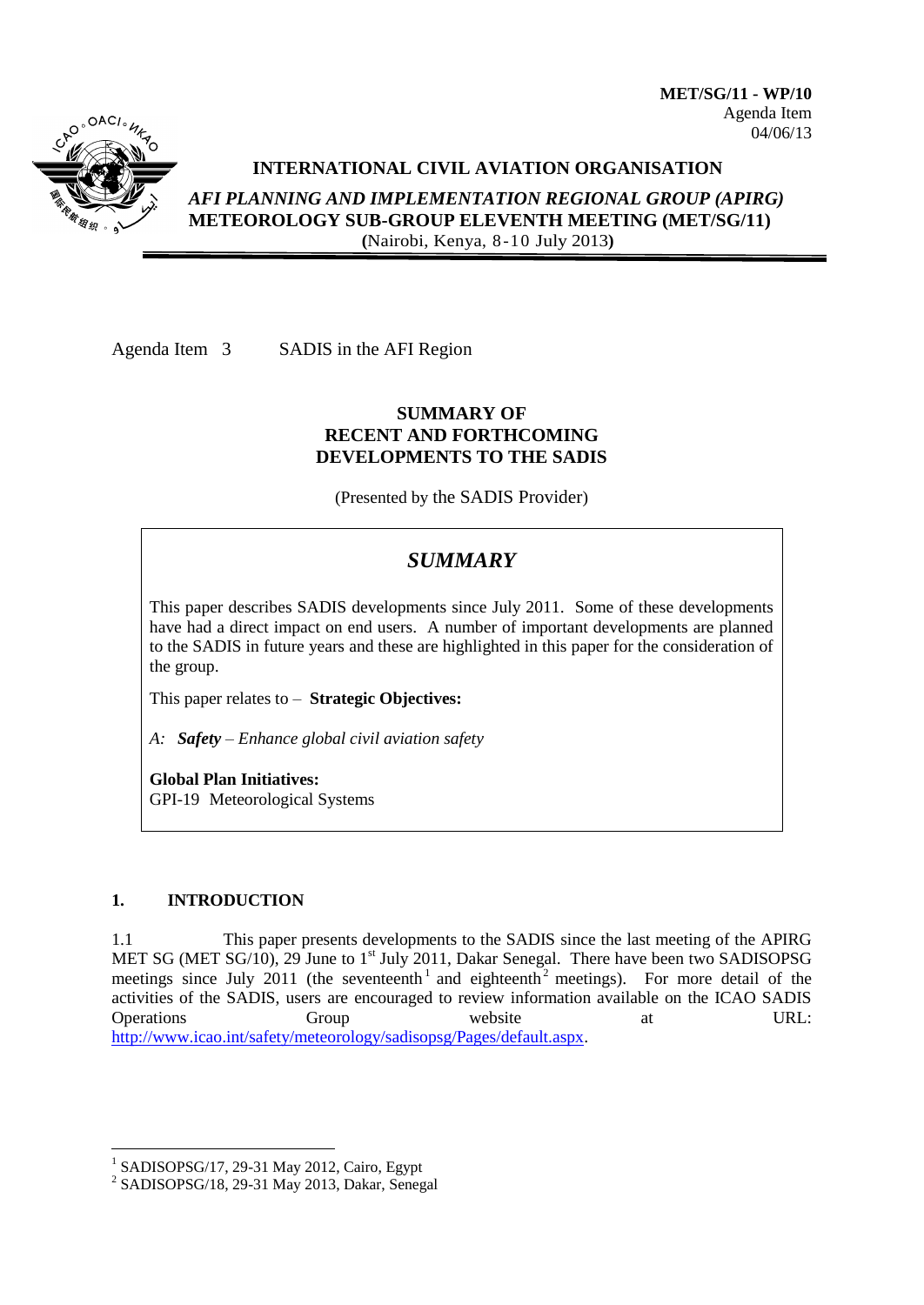## **2. RECENT DEVELOPMENTS**

## 2.1 **Withdrawal of SADIS FTP**

SADIS FTP was withdrawn on  $3<sup>rd</sup>$  December 2012, in accordance with SADISOPSG Conclusions 16/15 and 17/21.

#### *Suggested action: No further action required.*

# 2.2 **Implementation of alternative topology/systems for monitoring SADIS 2G downlink.**

The SADIS Provider (UKMO) has recently implemented alternative systems for monitoring the downlink of the WAFS GRIB1 and GRIB2 upper air forecast; and the WAFS PNG and BUFR SIGWX forecast. This should improve the general monitoring and reporting of the quality of the SADIS 2G downlink in the future. The monitoring of the QC OPMET data by the SADIS Gateway Provider (NATS) is expected to be similarly improved in coming months.

#### *Suggested action: Note this information.*

# 2.3 **Implementation of more frequent updates to Annex 1 of the SADIS User Guide (FASID Table MET 2A).**

The Secretary of the SADISOPSG, in coordination with the SADIS and WIFS Provider States (and Regional OPMET Databanks), has initiated a process (12 December 2012) by which the SADIS and WIFS Gateways will be informed of changes to Annex 1 of the SADIS User Guide/FASID Table MET 2A on a more frequent basis (previously only twice per year). Both the SADIS and WIFS Gateways will use this information to implement necessary changes to their routing tables.

*Suggested action: Note this information.*

#### 2.4 **Initiation of regular (monthly) SADIS 2G ISDN Backup Tests.**

The SADIS Provider has implemented (for more than 1 year) regular monthly tests of the SADIS 2G ISDN backup infrastructure. These tests, which are expected to be transparent to the user, are in order to ensure that all staff are familiar with the process should there be a need to implement the SADIS 2G ISDN backup for genuine reasons. The process has been so successful, that it has also been used to cover periods of essential maintenance to the SADIS 2G ground infrastructure.

*Suggested action: Note this information.*

# **3. FORTHCOMING DEVELOPMENTS**

#### 3.1 **Future requirements of a SADIS satellite broadcast beyond 2015**

In accordance with SADISOPSG Conclusions 16/13 and 17/20, recommendations concerning the future of the SADIS 2G satellite broadcast were presented to the SADISOPSG/18 meeting in May of 2013. The SADISOPSG endorsed the extension of the provision of the satellite based service (SADIS 2G) until November 2019, including a hardware refresh of the ground segment equipment to be undertaken late 2015/early 2016. This recommendation will be taken forward to the Conjoint ICAO Meteorological Divisional Meeting, tentatively planned for July 2014.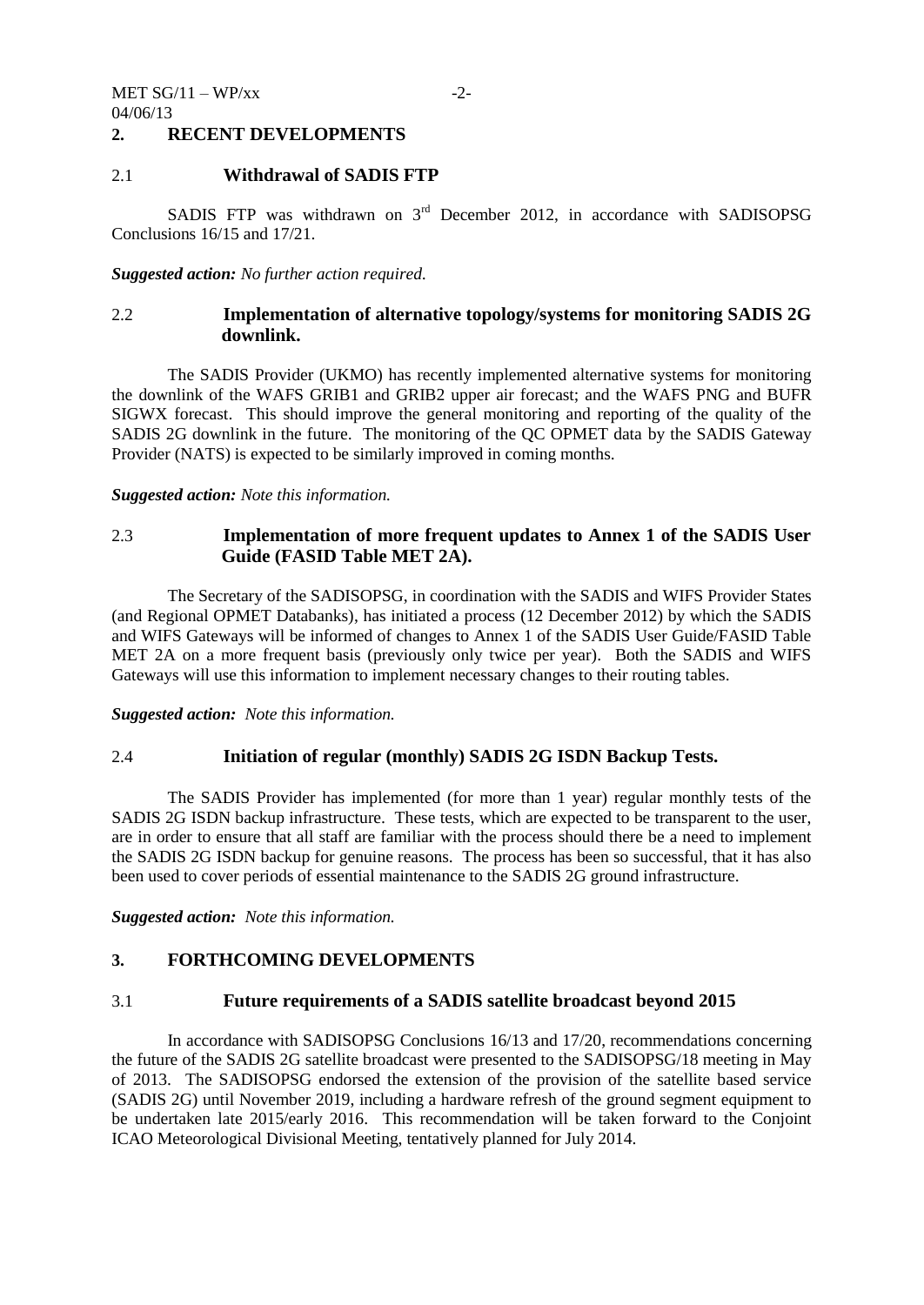*Suggested action: Note this information, and review the Final Report of SADISOPSG/18 in relation to this important subject.*

#### 3.2 **Feasibility study into the increase of Secure SADIS FTP bandwidth.**

The SADISOPSG/17 endorsed a feasibility study into the provision of increased bandwidth for Secure SADIS FTP. A Working Paper was presented to SADISOPSG/18 outlining the options available and the resultant costs to implement. The SADISOPSG endorsed the increase of the Secure SADIS FTP bandwidth (between the SADIS Provider and the SADIS Provider's  $ISP^3$ ) to 16Mbit/sec bursting to 24Mbit/sec (current bandwidth is 4Mbit/sec bursting to 8Mbit/sec). This will be implemented by end August 2013.

*Suggested action: Note this information, and review the Final Report of SADISOPSG/18 in relation to this important subject.*

# 3.3 **Withdrawal of WAFS Upper Air Forecasts in WMO GRIB Edition 1 code form.**

As will be noted in the separate "*Summary of Recent and Forthcoming Developments to the WAFS*" Working Paper, presented to this meeting, WAFS Upper Air Forecasts in WMO GRIB Edition 1 will be withdrawn as of applicability of Amendment 76 to ICAO Annex 3. The last WAFS Upper Air Forecasts produced in GRIB1 code form will be those with observational data time of 1800 UTC 13 November 2013. Accordingly, they will no longer be made available on SADIS 2G or Secure SADIS FTP as of that date.

*Suggested action: Users must test the ingestion and visualization of WAFS GRIB2 data before the termination of GRIB1 to ensure that their systems are fully compatible.*

## 3.4 **Expected provision of WAFC London CB, icing and turbulence data via SADIS 2G.**

With regard to the removal of the 'trial' label in relation to WAFS Upper Air Forecasts for cumulonimbus (CB) cloud, icing and turbulence (effective 14 November 2013), the SADIS Provider expects to commence distribution of WAFC London GRIB2 forecasts of CB cloud, icing and turbulence via SADIS 2G accordingly. Such forecasts are already made available on Secure SADIS FTP, but changes will be made to the directory structure to remove references to 'TRIAL\_FORECASTS'. This action was endorsed at the SADISOPSG/18 meeting.

*Suggested action: Note this information, and review the Final Report of SADISOPSG/18 in relation to this important subject.*

# 3.5 **Expected provision of WAFC London Upper Air Forecast data for FL410.**

WAFC London expects to produce and distribute additional data for FL410 in accordance with the requirements of Amendment 76 to ICAO Annex 3 – *Meteorological Service for International Air Navigation* (effective 14 November 2013). The data will be made available via SADIS 2G and Secure SADIS FTP. This action was endorsed at the SADISOPSG/18 meeting. Test data is available,

1

<sup>&</sup>lt;sup>3</sup> Note, this refers only to the connection between the SADIS Provider and the SADIS Provider's Internet Service Provider (ISP). The downstream connections are outside the control of the SADIS Provider.